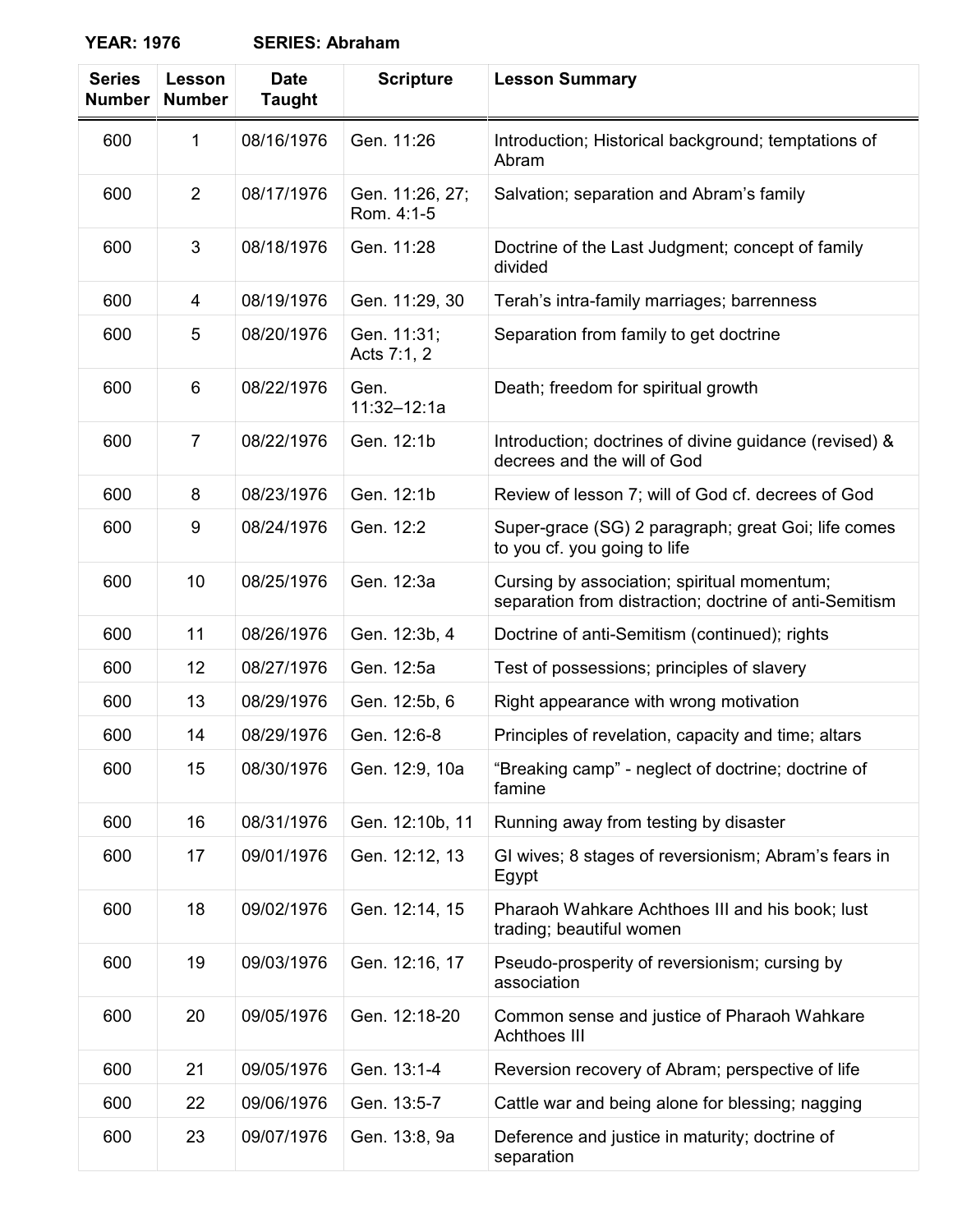| <b>Series</b><br><b>Number</b> | Lesson<br><b>Number</b> | <b>Date</b><br><b>Taught</b> | <b>Scripture</b> | <b>Lesson Summary</b>                                                                                                       |
|--------------------------------|-------------------------|------------------------------|------------------|-----------------------------------------------------------------------------------------------------------------------------|
| 600                            | 24                      | 09/08/1976                   | Gen. 13:9b, 10   | Rationalization and tragedy of reversionists                                                                                |
| 600                            | 25                      | 09/09/1976                   | Gen. 13:11-13    | Circle of the Jordan; doctrine of divine guidance<br>(point 1); Sodom, Sodomites                                            |
| 600                            | 26                      | 09/10/1976                   | Gen. 13:14a      | Doctrine of JEHOVAH (names of God); doctrine of<br>divine decrees                                                           |
| 600                            | 27                      | 09/12/1976                   | Gen. 13:14a      | Doctrine of divine decrees (continued) + application                                                                        |
| 600                            | 28                      | 09/12/1976                   | Gen. 13:14b-16   | Meeting of decree and will of God; doctrine of the<br>Palestinian covenant; spiritual common sense and<br>divine decrees    |
| 600                            | 29                      | 09/17/1976                   | Gen. 13:17, 18   | Justice demands justice                                                                                                     |
| 600                            | 30                      | 09/19/1976                   | Gen. 14:1-3      | Hammurabi; leaders of the opposing forces                                                                                   |
| 600                            | 31                      | 09/19/1976                   | Gen. 14:4-6      | Giants defeated; U.S. pettiness; wall of fire                                                                               |
| 600                            | 32                      | 09/20/1976                   | Gen. 14:7-9      | Rhodesia; battle sequence; self-discipline                                                                                  |
| 600                            | 33                      | 09/20/1976                   | Gen. 14:10a      | Concept of warfare; Bitumen; inflexibility                                                                                  |
| 600                            | 34                      | 09/22/1976                   | Gen. 14:10b-12   | Principles of right and wrong; unteachable people                                                                           |
| 600                            | 35                      | 09/23/1976                   | Gen. 14:13       | Victory and test of the mental attitude of Abram                                                                            |
| 600                            | 36                      | 09/24/1976                   | Gen. 14:14       | Gen. Chennault memoirs re China; doctrine of mental<br>attitude; quick reaction force; principles of the<br>offensive       |
| 600                            | 37                      | 09/26/1976                   | Gen. 14:15a      | Doctrine of warfare (points 5, 6); military & spiritual<br>offensive (13 principles)                                        |
| 600                            | 38                      | 09/26/1976                   | Gen. 14:15b, 16  | Doctrine of warfare (points 7, 8); 11 principles of<br>leadership in military: exploiting military and spiritual<br>victory |
| 600                            | 39                      | 09/30/1976                   | Gen. 14:17a      | Doctrine of motivation; Satan attacks the victor                                                                            |
| 600                            | 40                      | 10/01/1076                   | Gen. 14:17b, 18  | Melchizedek not a theophany; grace apparatus for<br>perception (GAP) prepares                                               |
| 600                            | 41                      | 10/03/1976                   | Gen. 14:19, 20   | Melchizedek; capacity for blessing; tithing                                                                                 |
| 600                            | 42                      | 10/03/1976                   | Gen. 14:21-24    | Evil deals obscure grace; security; Abram resists lust<br>and self-righteousness; flexibility                               |
| 600                            | 43                      | 10/04/1976                   | Gen. 15:1        | Introduction, doctrines of logistical grace and worry;<br>anxiety pattern of Abram                                          |
| 600                            | 44                      | 10/05/1976                   | Gen. 15:1        | Promises cf. doctrine; doctrines of fear and the shield                                                                     |
| 600                            | 45                      | 10/06/1976                   | Gen. 15:2, 3     | Complaining; capacity for God's timing                                                                                      |
| 600                            | 46                      | 10/07/1976                   | Gen. 15:4        | Occupation with the SOURCE before blessing from<br>God                                                                      |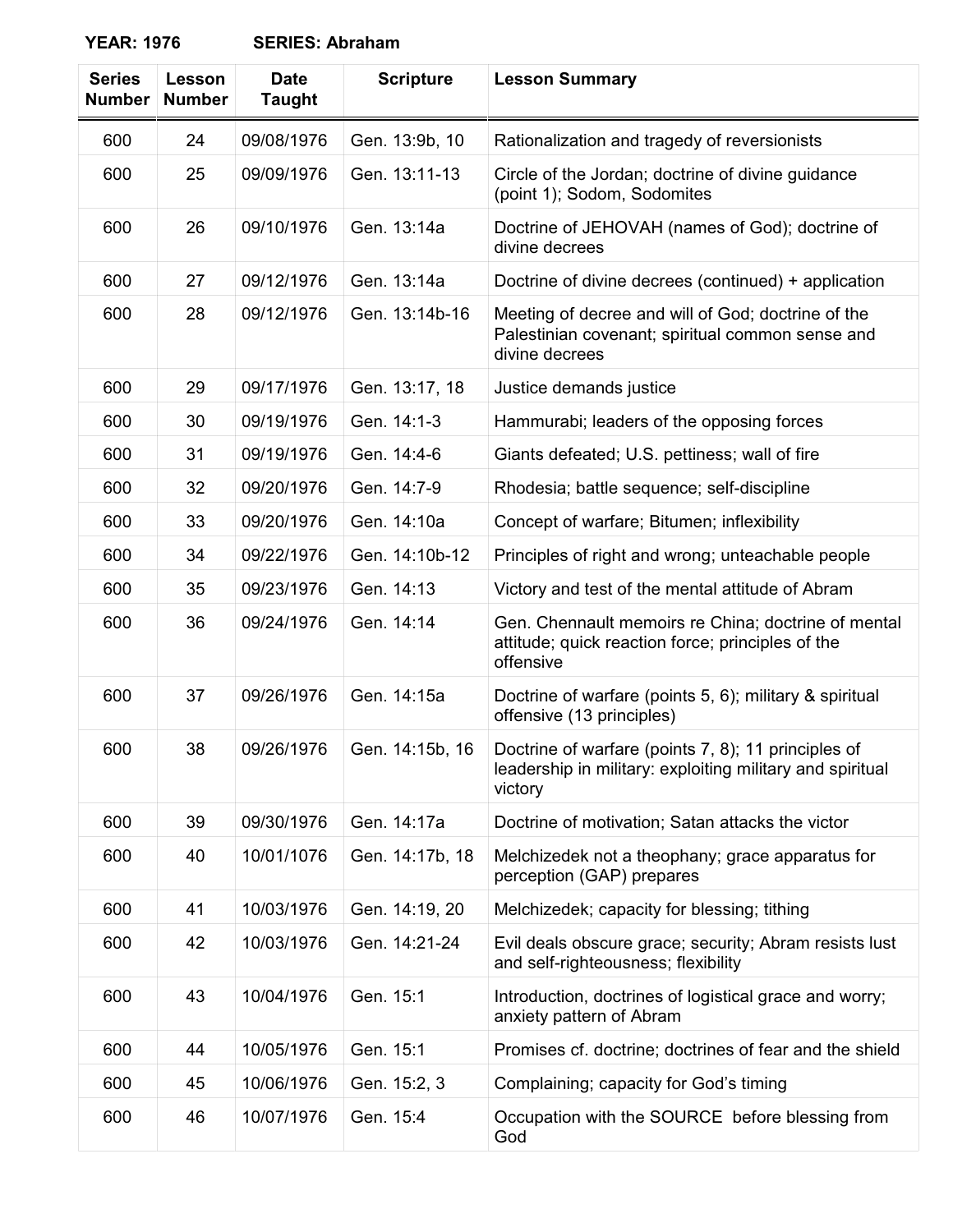| <b>Series</b><br><b>Number</b> | Lesson<br><b>Number</b> | <b>Date</b><br><b>Taught</b> | <b>Scripture</b> | <b>Lesson Summary</b>                                                                  |
|--------------------------------|-------------------------|------------------------------|------------------|----------------------------------------------------------------------------------------|
| 600                            | 47                      | 10/08/1976                   | Gen. 15:5        | Guest manners; prophecy of a new race                                                  |
| 600                            | 48                      | 10/10/1976                   | Gen. 15:6        | Faith; doctrines of imputation and justification                                       |
| 600                            | 49                      | 10/10/1976                   | Gen. 15:7        | History of freedom & its impact; two-party system                                      |
| 600                            | 50                      | 10/11/1976                   | Gen. 15:8        | Doctrine of the importance of Bible doctrine                                           |
| 600                            | 51                      | 10/12/1976                   | Gen. 15:9, 10a   | Rebound offerings; cure for worry; justice of God                                      |
| 600                            | 52                      | 10/13/1976                   | Gen. 15:10b-12a  | Diving birds: analogy to worries; justice demands<br>justice; sleep and nervous energy |
| 600                            | 53                      | 10/14/1976                   | Gen. 15:12b-14a  | Jew and black slavery and results; history is a disaster<br>without Bible doctrine     |
| 600                            | 54                      | 10/15/1976                   | Gen. 14b, 15     | No nation is truly a nation without freedom; freed<br>slaves; dying grace of Abraham   |
| 600                            | 55                      | 10/17/1976                   | Gen. 15:15       | Doctrine of dying grace                                                                |
| 600                            | 56                      | 10/17/1976                   | Gen. 15:16, 17   | Principles of history and doctrine; smudge pots or<br>torches                          |
| 600                            | 57                      | 10/22/1976                   | Gen. 15:18-21    | Historical interpretation, area of Palestinian covenant                                |
| 600                            | 58                      | 10/24/1976                   | Gen. 16:1a       | Doctrine of the whirlwind; rationalizing sin (adultery);<br>waiting on the Lord        |
| 600                            | 59                      | 10/24/1976                   | Gen. 16:1b, 2    | Human viewpoint and high motives re solutions to<br>problems                           |
| 600                            | 60                      | 10/25/1976                   | Gen. 16:3        | Manliness, problem solving and sex                                                     |
| 600                            | 61                      | 10/26/1976                   | Gen. 16:4a       | Sin compounds problems; doctrine of adultery (1);<br>woman is as a man makes her       |
| 600                            | 62                      | 10/27/1976                   | Gen. 16:4b       | Doctrine of adultery (2); motherhood; competing<br>socially and sexually               |
| 600                            | 63                      | 10/28/1976                   | Gen. 16:4c       | Hagar's volition; concept of arrogance and pride                                       |
| 600                            | 64                      | 10/29/1976                   | Gen. 16:5a       | Jealousy of Sarai; inordinate competition                                              |
| 600                            | 65                      | 10/31/1976                   | Gen. 16:5b       | Inordinate competition; the coward and the nag                                         |
| 600                            | 66                      | 10/31/1976                   | Gen. 16:6a       | Repercussions of adultery, the honorable solution                                      |
| 600                            | 67                      | 11/01/1976                   | Gen. 16:6b       | Responsibility in recovery from sin or evil                                            |
| 600                            | 68                      | 11/04/1976                   | Gen. 16:7        | Hopelessness + grace vs. self-help                                                     |
| 600                            | 69                      | 11/05/1976                   | Gen. 16:8        | Appearances of Jesus Christ; divine justice re<br>problems                             |

600 | 70 | 11/07/1976 | Gen. 16:9 | Frederick unites Germany; doctrines of authority and

divine institutions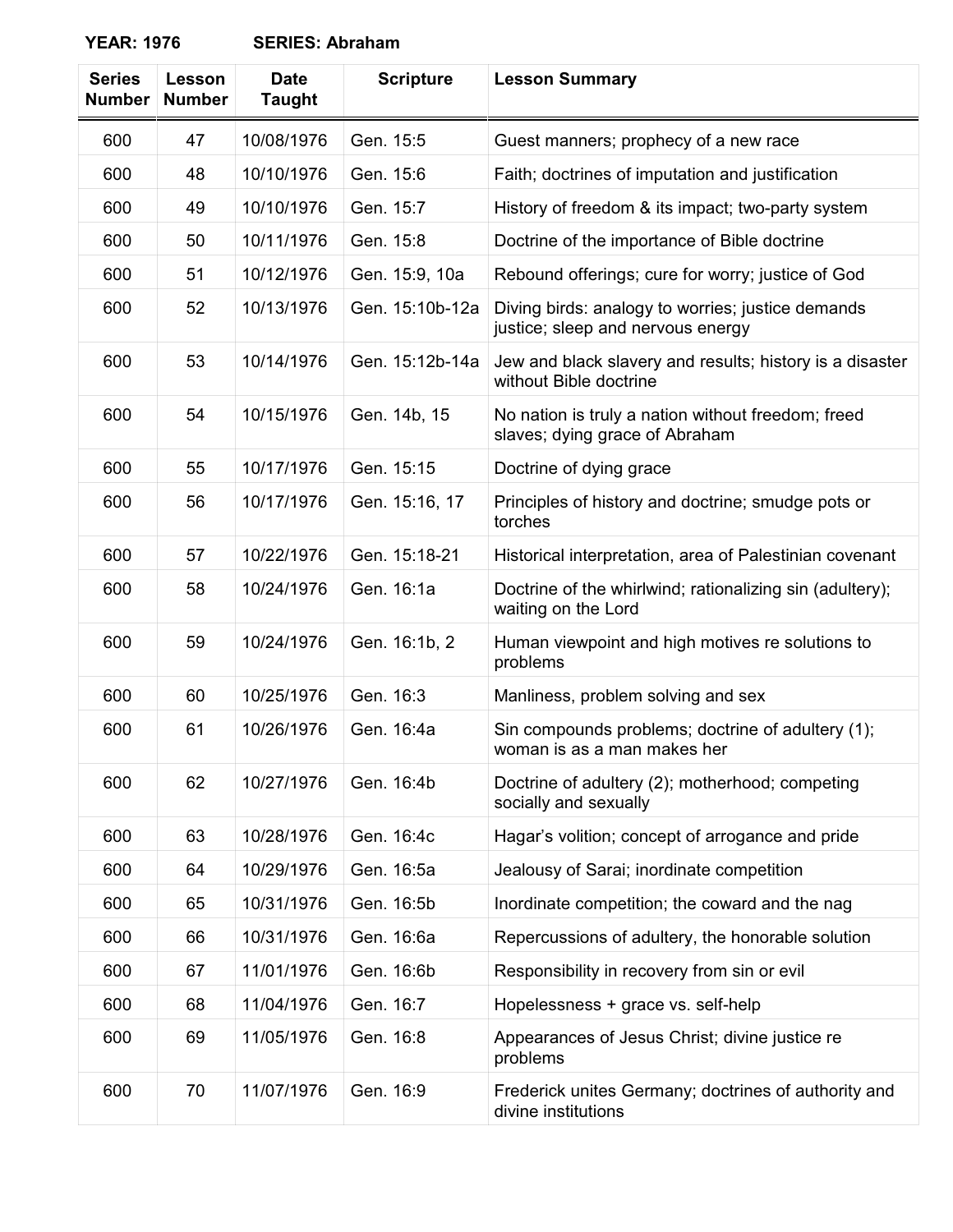| <b>Series</b><br><b>Number</b> | Lesson<br><b>Number</b> | <b>Date</b><br><b>Taught</b> | <b>Scripture</b> | <b>Lesson Summary</b>                                                                                                                     |
|--------------------------------|-------------------------|------------------------------|------------------|-------------------------------------------------------------------------------------------------------------------------------------------|
| 600                            | 71                      | 11/07/1976                   | Gen. 16:10       | Doctrine of divine guidance (includes review); blessing<br>without happiness; Islam                                                       |
| 600                            | 72                      | 11/08/1976                   | Gen. 16:11, 12a  | Man's justice to man; "wild ass of a man"                                                                                                 |
| 600                            | 73                      | 11/09/1976                   | Gen. 16:12b      | Review of the principles of inordinate competition;<br>characteristics of Ishmael and his descendants                                     |
| 600                            | 74                      | 11/10/1976                   | Gen. 16:13-16    | Salvation and amazement of Hagar; Abram regains<br>authority and responsibility                                                           |
| 600                            | 75                      | 11/11/1976                   | Gen. 17:1a       | Doctrines of JEHOVAH (names of God) and ultra-<br>supergrace (review)                                                                     |
| 600                            | 76                      | 11/12/1976                   | Gen. 17:1b       | Doctrine of grace re. Abram's approach to ultra-<br>supergrace                                                                            |
| 600                            | 77                      | 11/14/1976                   | Gen. 17:2        | Doctrines of the covenants to Israel and divine<br>decrees (part 1)                                                                       |
| 600                            | 78                      | 11/14/1976                   | Gen. 17:3, 4     | Doctrine of the divine decrees - (part 2); secondary<br>and primary zones of blessing; recognition of authority;<br>fatherhood of Abraham |
| 600                            | 79                      | 11/15/1976                   | Gen. 17:5-7      | Cursing turned into blessing; doctrine of the<br>Abrahamic covenant                                                                       |
| 600                            | 80                      | 11/16/1976                   | Gen. 17:8, 9     | Ritual anticipation of ultra-supergrace blessing                                                                                          |
| 600                            | 81                      | 11/17/1976                   | Gen. 17:10       | Principles of divine essence and application to<br>Abraham                                                                                |
| 600                            | 82                      | 11/18/1976                   | Gen. 17:11       | Doctrine of circumcision (revised; points 1-5)                                                                                            |
| 600                            | 83                      | 11/19/1976                   | Gen. 17          | Doctrine of circumcision (revised; points 6-13)                                                                                           |
| 600                            | 84                      | 11/21/1976                   | Gen. 17:12       | Circumcision on the eighth day; blessing by<br>association                                                                                |
| 600                            | 85                      | 11/21/1976                   | Gen. 17:13       | Slavery: rights of the master, the slave and spiritual<br>growth                                                                          |
| 600                            | 86                      | 11/22/1976                   | Gen. 17:14       | Sarah's blessing; Abraham's sense of humor; doctrine<br>of laughter                                                                       |
| 600                            | 87                      | 11/23/1976                   | Gen. 17:17, 18   | Doctrine of laughter (continued); emotional distraction<br>of Abraham                                                                     |
| 600                            | 88                      | 11/24/1976                   | Gen. 17:19, 20   | Arabs blessed by association with ultra-supergrace<br>believer Abraham                                                                    |
| 600                            | 89                      | 11/25/1976                   | Gen. 17:21, 22   | Real meaning of Thanksgiving; ultra-supergrace<br>blessing of Abraham                                                                     |
| 600                            | 90                      | 11/25/1976                   | Gen. 17:23, 24   | Abraham circumcises the males; the wicked are<br>blessed by association                                                                   |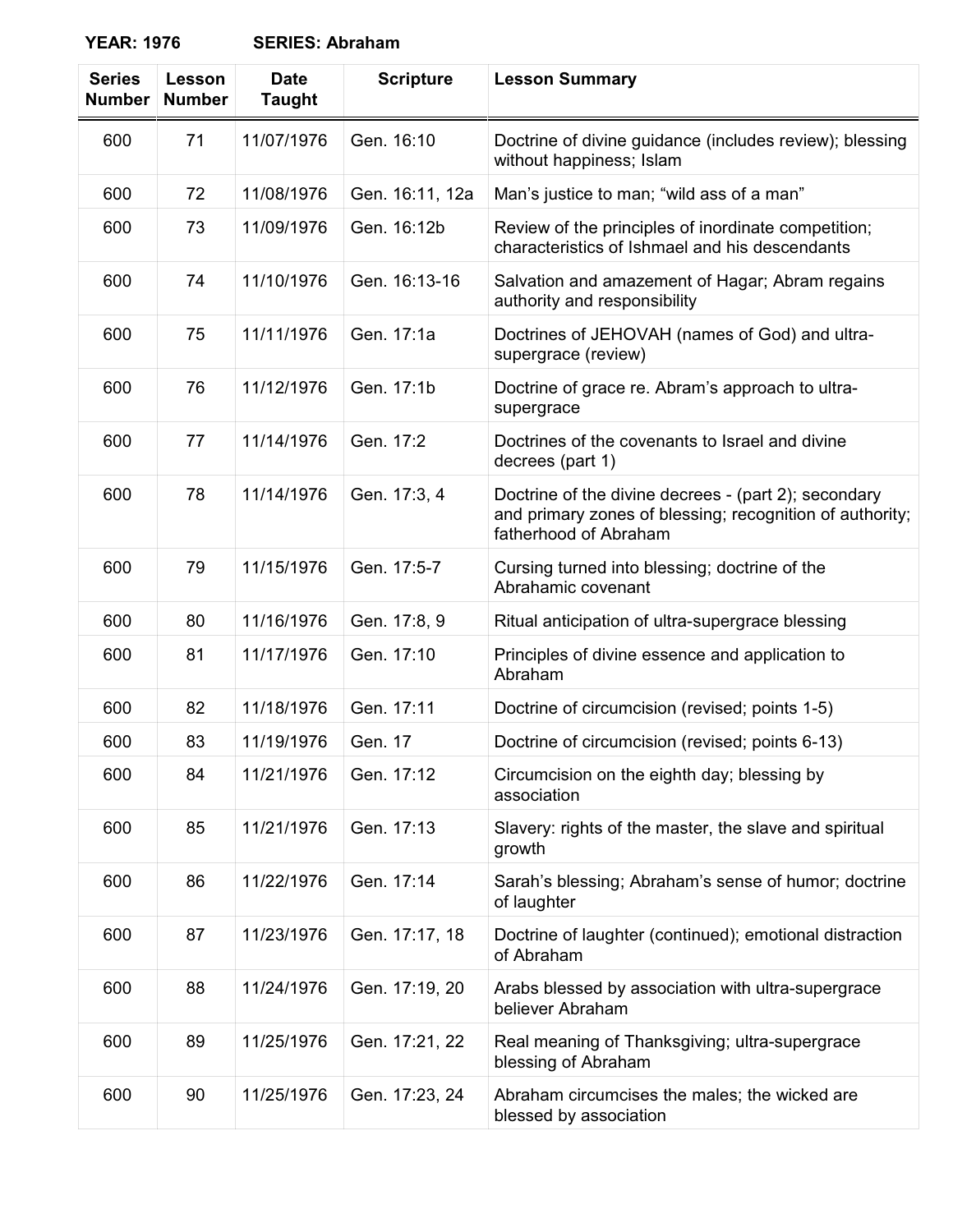| <b>Series</b><br><b>Number</b> | Lesson<br><b>Number</b> | <b>Date</b><br><b>Taught</b> | <b>Scripture</b>             | <b>Lesson Summary</b>                                                                                         |
|--------------------------------|-------------------------|------------------------------|------------------------------|---------------------------------------------------------------------------------------------------------------|
| 600                            | 91                      | 11/26/1976                   | Gen. 17:25-27                | 12 Principles of blessing by association; doctrine of<br>circumcision (review)                                |
| 600                            | 92                      | 11/27/1976                   | Gen. 18:19;<br>21:1-8; 22:1a | (Summary); (Corrected translation); birth of Isaac,<br>characteristics of mature and reversionistic believers |
| 600                            | 93                      | 11/27/1976                   | Gen. 22:1b, 2a               | Occupation with the Giver; doctrine of Thanksgiving                                                           |
| 600                            | 94                      | 11/27/1976                   | Gen. 22:2b                   | Abraham's instant obedience with no conflict of soul                                                          |
| 600                            | 95                      | 11/28/1976                   | Gen. 22:3, 4                 | Abraham relaxed, prepared; the ass: royal transport                                                           |
| 600                            | 96                      | 11/28/1976                   | Gen. 22:5                    | Characteristics of great leadership and servants                                                              |
| 600                            | 97                      | 11/29/1976                   | Gen. 22:6                    | Analogy of Abraham and Isaac to God the Father and<br><b>Jesus Christ</b>                                     |
| 600                            | 98                      | 11/30/1976                   | Gen. 22:7, 8                 | Soviet plot; basis for harmony among believers                                                                |
| 600                            | 99                      | 12/01/1976                   | Gen. 22:9                    | Common sense says, "Obey God, recognize authority"                                                            |
| 600                            | 100                     | 12/02/1976                   | Gen. 22:10, 11a              | Historical impact of ultra-supergrace Abraham; the<br>justice of God interrupts                               |
| 600                            | 101                     | 12/03/1976                   | Gen. 22:11b,<br>12a          | Original "Three Bears"; confidence in the perfect<br>justice of God                                           |
| 600                            | 102                     | 12/05/1976                   | Gen. 22:12b                  | Mental alertness from doctrine in a crisis                                                                    |
| 600                            | 103                     | 12/05/1976                   | Gen. 22:13                   | Arrogant powerful ram and human ability vs. Bible<br>doctrine                                                 |
| 600                            | 104                     | 12/06/1976                   | Gen. 22:14a                  | JEHOVAH JIREH: logistical grace                                                                               |
| 600                            | 105                     | 12/07/1976                   | Gen. 22:14b                  | NATO farce; right place, right time                                                                           |
| 600                            | 106                     | 12/08/1976                   | Gen. 22:15, 16a              | Alexander Hamilton; the Angel of the Lord = Jesus<br>Christ                                                   |
| 600                            | 107                     | 12/09/1976                   | Gen. 22:16b                  | Concept of divine decrees (review)                                                                            |
| 600                            | 108                     | 12/10/1976                   | Gen. 22:17                   | Introduction; the doctrine of the Abrahamic covenant;<br><b>ELOHIM of unbeliever Jews</b>                     |
| 600                            | 109                     | 12/12/1976                   | Gen. 22:17a                  | Blessing by association with Abraham and the Jews;<br>(SG) super-grace 2 blessings                            |
| 600                            | 110                     | 12/12/1976                   | Gen. 22:17b,<br>18a          | Blessing or cursing by attitude toward the Jews                                                               |
| 600                            | 111                     | 12/13/1976                   | Gen. 22:18b,<br>19a          | Principles of human sacrifice; value of subordinates                                                          |
| 600                            | 112                     | 12/14/1976                   | Gen. 22:19b                  | Hebrew stems; respect for great leadership                                                                    |
| 600                            | 113                     | 12/15/1976                   | Gen. 22:20-23                | Blessing by association outside of the Abrahamic<br>Covenant                                                  |